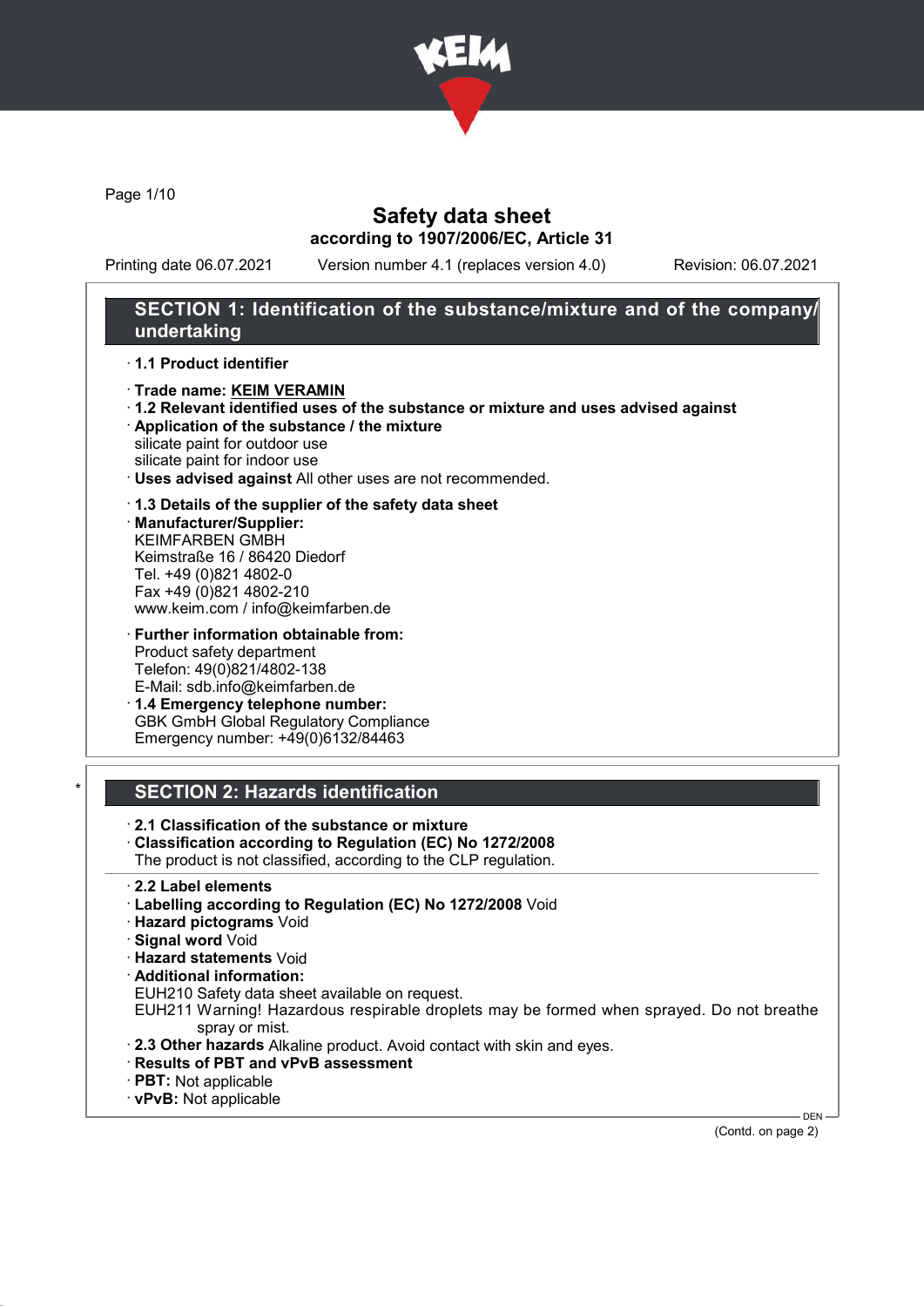

Page 2/10

## Safety data sheet according to 1907/2006/EC, Article 31

Printing date 06.07.2021 Version number 4.1 (replaces version 4.0) Revision: 06.07.2021

### Trade name: KEIM VERAMIN

(Contd. of page 1)

## **SECTION 3: Composition/information on ingredients**

### · 3.2 Mixtures

· Description: Silicate-based paint with light resistant, inorganic pigments and mineral fillers.

Dangerous components:

CAS: 13463-67-7 EINECS: 236-675-5 Index number: 022-006-00-2 Reg.nr.: 01-2119486799-10 xxxx

titanium dioxide [in powder form containing 1 % or more 2.5-10% of particles with aerodynamic diameter  $\leq 10 \mu m$ ] **Carc. 2, H351** 

Additional information: For the wording of the listed hazard phrases refer to section 16.

## SECTION 4: First aid measures

- · 4.1 Description of first aid measures
- · General information: When seeing the doctor we suggest to present this safety data sheet.
- · After inhalation: Supply fresh air; consult doctor in case of complaints.
- · After skin contact:

Immediately wash with water and soap and rinse thoroughly.

Do not use solvents or thinners.

- If skin irritation continues, consult a doctor.
- · After eye contact:

Rinse opened eye for several minutes under running water. Then consult a doctor.

· After swallowing:

Rinse mouth and throat well with water.

- Do not induce vomiting; call for medical help immediately.
- · 4.2 Most important symptoms and effects, both acute and delayed No further relevant information available.
- · 4.3 Indication of any immediate medical attention and special treatment needed No further relevant information available.

# SECTION 5: Firefighting measures

- · 5.1 Extinguishing media
- · Suitable extinguishing agents:
- Product itself does not burn. Co-ordinate fire-fighting measures to the fire surroundings.
- · 5.2 Special hazards arising from the substance or mixture
- No further relevant information available.
- · 5.3 Advice for firefighters
- · Specila protective equipment: Wear self-contained respiratory protective device.
- · Additional information

Dispose of fire debris and contaminated fire fighting water in accordance with official regulations.

(Contd. on page 3)

DEN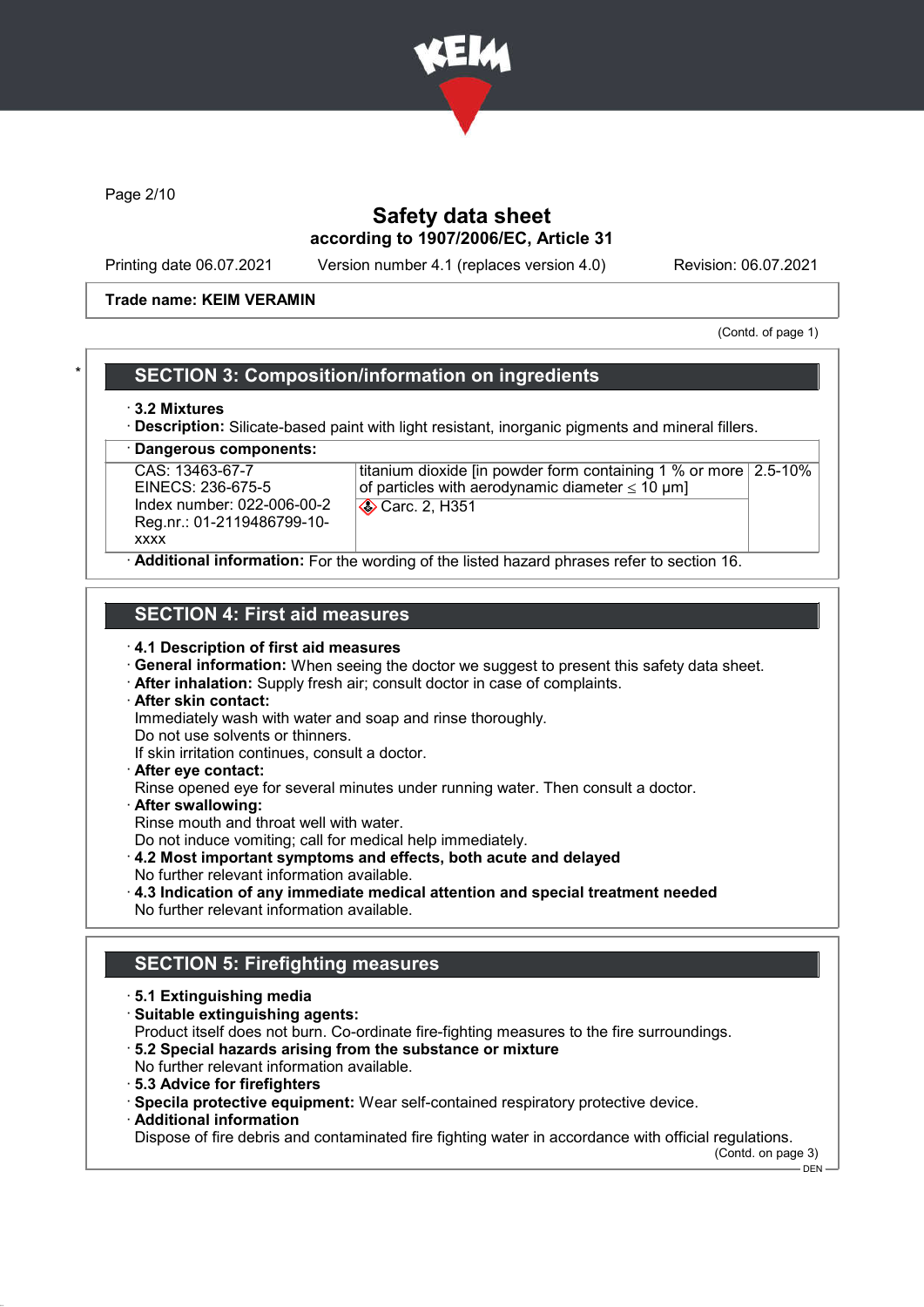

Page 3/10

## Safety data sheet according to 1907/2006/EC, Article 31

Printing date 06.07.2021 Version number 4.1 (replaces version 4.0) Revision: 06.07.2021

### Trade name: KEIM VERAMIN

(Contd. of page 2)

In case of fire do not breathe smoke, fumes and vapours.

## SECTION 6: Accidental release measures

- · 6.1 Personal precautions, protective equipment and emergency procedures Avoid contact with skin and eyes. Ensure adequate ventilation Particular danger of slipping on leaked/spilled product. Respect the protection rules (see section 7 a. 8). · 6.2 Environmental precautions:
- Do not allow product to reach soil, sewage system or any water course. Follow local governmental rules and regulations.
- · 6.3 Methods and material for containment and cleaning up: Absorb with liquid-binding material (sand, diatomite, acid binders, universal binders, sawdust). Dispose of the material collected according to regulations. Clear contaminated areas thoroughly.
- 6.4 Reference to other sections See Section 7 for information on safe handling. See Section 8 for information on personal protection equipment. See Section 13 for disposal information.

# SECTION 7: Handling and storage

· 7.1 Precautions for safe handling Keep receptacles tightly sealed. Avoid contact with skin and eyes. Do not inhale aerosols. Ensure good ventilation/exhaustion at the workplace. See item 8 (8.2) for information about suitable protective equipment and technical precautions. Respect the protection rules. Information about fire - and explosion protection: The product is not flammable. No special measures required. · 7.2 Conditions for safe storage, including any incompatibilities · Storage: · Requirements to be met by storerooms and receptacles: Keep in the original containers in a cool and dry place. Store only in unopened original receptacles. · Information about storage in one common storage facility: Not required. · Further information about storage conditions: Store in a cool place. Protect from frost. Protect from heat and direct sunlight. · Storage class: 12 (Contd. on page 4)  $-$  DEN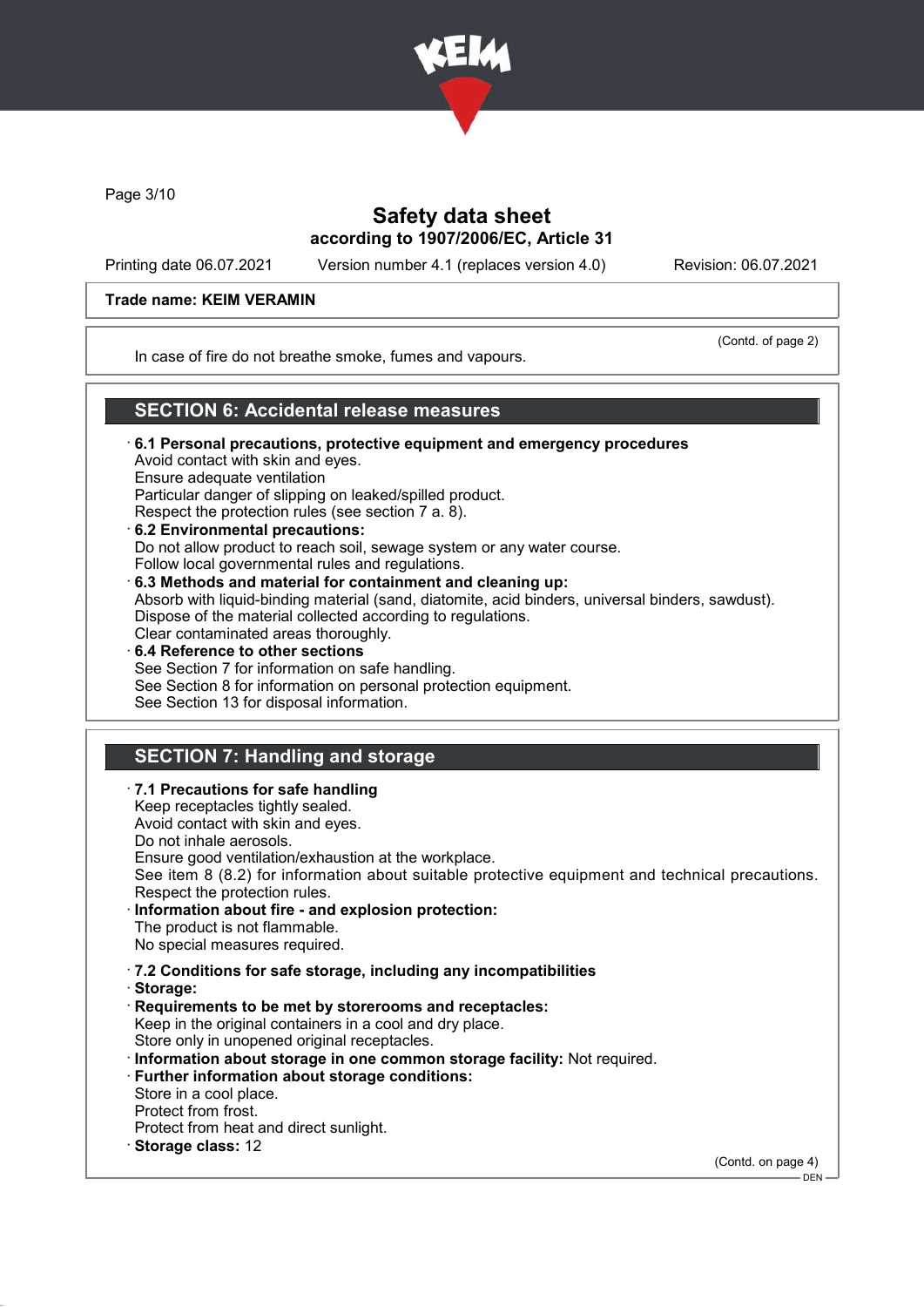

Page 4/10

## Safety data sheet according to 1907/2006/EC, Article 31

Printing date 06.07.2021 Version number 4.1 (replaces version 4.0) Revision: 06.07.2021

### Trade name: KEIM VERAMIN

(Contd. of page 3)

· 7.3 Specific end use(s) No further relevant information available.

# SECTION 8: Exposure controls/personal protection

## · 8.1 Control parameters

· Ingredients with limit values that require monitoring at the workplace:

13463-67-7 titanium dioxide [in powder form containing 1 % or more of particles with aerodynamic diameter  $\leq 10 \mu m$ ]

AGW (Germany) Long-term value: 1.25\* 10\*\* mg/m<sup>3</sup> 2(II);\*alveolengängig\*\*einatembar; AGS, DFG

· Additional information: The lists valid during the making were used as basis.

- · 8.2 Exposure controls
- · Individual protection measures, such as personal protective equipment · General protective and hygienic measures: Avoid contact with the eyes and skin. Do not inhale aerosols. Wash hands before breaks and at the end of work.

Immediately remove all soiled and contaminated clothing.

**Respiratory protection:** 

Use suitable respiratory protective device only when aerosol or mist is formed.

- Filter: P
- · Hand protection Protective gloves
- **Material of gloves**

suitable material e.g.:

Nitrile impregnated cotton-gloves

Recommended thickness of the material:  $> 0.5$  mm

Nitrile rubber, NBR

Recommended thickness of the material:  $\geq 0.4$  mm

Butyl rubber, BR

Recommended thickness of the material:  $\geq 0.7$  mm

The selection of the suitable gloves does not only depend on the material, but also on further marks of quality and varies from manufacturer to manufacturer. As the product is a preparation of several substances, the resistance of the glove material can not be calculated in advance and has therefore to be checked prior to the application.

Penetration time of glove material

Value for the permeation: level  $\geq 6$  (480 min)

The determined penetration times according to EN 16523-1:2015 are not performed under practical conditions. Therefore a maximum wearing time, which corresponds to 50% of the penetration time, is recommended.

The exact break trough time has to be found out by the manufacturer of the protective gloves and has to be observed.

- Eye/face protection Goggles recommended during refilling
- · Body protection: Protective work clothing
- · Environmental exposure controls

See Section 12 and 6.2

(Contd. on page 5)

 $-$  DEN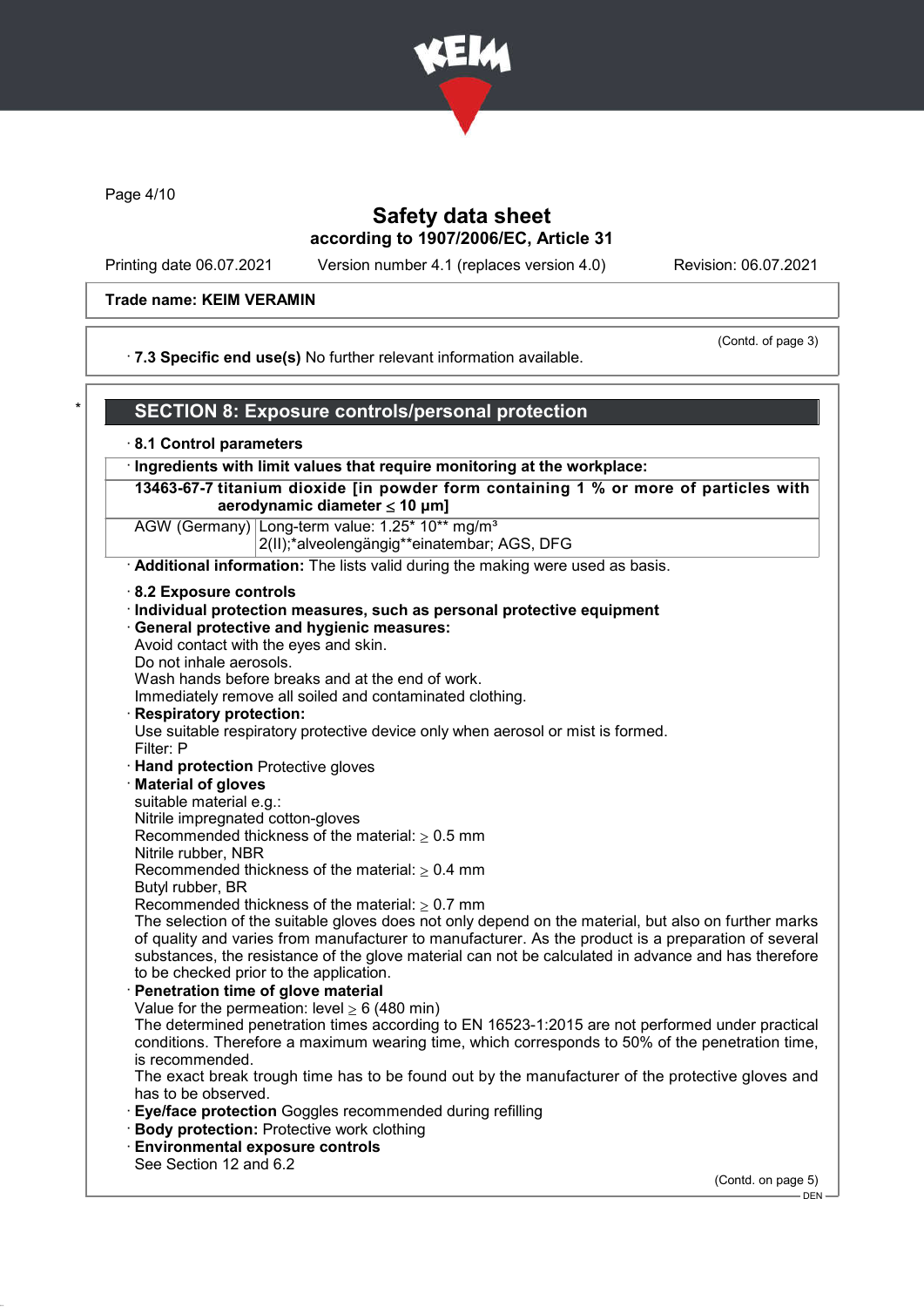

Page 5/10

# Safety data sheet according to 1907/2006/EC, Article 31

Printing date 06.07.2021 Version number 4.1 (replaces version 4.0) Revision: 06.07.2021

(Contd. of page 4)

## Trade name: KEIM VERAMIN

No further relevant information available.

# SECTION 9: Physical and chemical properties

| .9.1 Information on basic physical and chemical properties |                                                |
|------------------------------------------------------------|------------------------------------------------|
| · General Information                                      |                                                |
| · Colour:                                                  | Different, according to colouring.             |
| · Odour:                                                   | <b>Odourless</b>                               |
| Odour threshold:                                           | Not determined                                 |
| · Melting point/freezing point:                            | Not determined                                 |
| · Boiling point or initial boiling point and               |                                                |
| boiling range                                              | >100 °C                                        |
| · Flammability                                             | Not applicable                                 |
| · Lower and upper explosion limit                          |                                                |
| · Lower:                                                   | Not applicable                                 |
| · Upper:                                                   | Not applicable                                 |
| · Flash point:                                             | Not applicable                                 |
| · Auto-ignition temperature:                               | Product is not selfigniting.                   |
| · Decomposition temperature:                               | Not determined                                 |
| · pH at 20 °C                                              | $~11*$                                         |
| · Viscosity:                                               |                                                |
| · Kinematic viscosity                                      | Not determined                                 |
| · Dynamic at 20 °C:                                        | 1400-1700* mPas                                |
| · Solubility                                               |                                                |
| · water:                                                   | Miscible                                       |
| · Partition coefficient n-octanol/water (log               |                                                |
| value)                                                     | Not applicable                                 |
| Vapour pressure at 20 °C:                                  | $~23$ hPa                                      |
| · Density and/or relative density                          |                                                |
| · Density at 20 °C:                                        | 1.3-1.5 $*$ g/cm <sup>3</sup>                  |
| · Relative density                                         | Not determined                                 |
| · Vapour density                                           | Not applicable.                                |
| ⋅ 9.2 Other information                                    | * The values are for freshly produced material |
|                                                            | and may change with the time.                  |
| · Appearance:                                              |                                                |
| $\cdot$ Form:                                              | Pasty                                          |
| · Important information on protection of health            |                                                |
| and environment, and on safety.                            |                                                |
| · Ignition temperature:                                    | Not determined                                 |
| · Explosive properties:                                    | Product does not present an explosion hazard.  |
| Change in condition                                        |                                                |
| · Softening point/range                                    |                                                |
| Oxidising properties:                                      | Not applicable                                 |
|                                                            | (Contd. on page 6)                             |
|                                                            |                                                |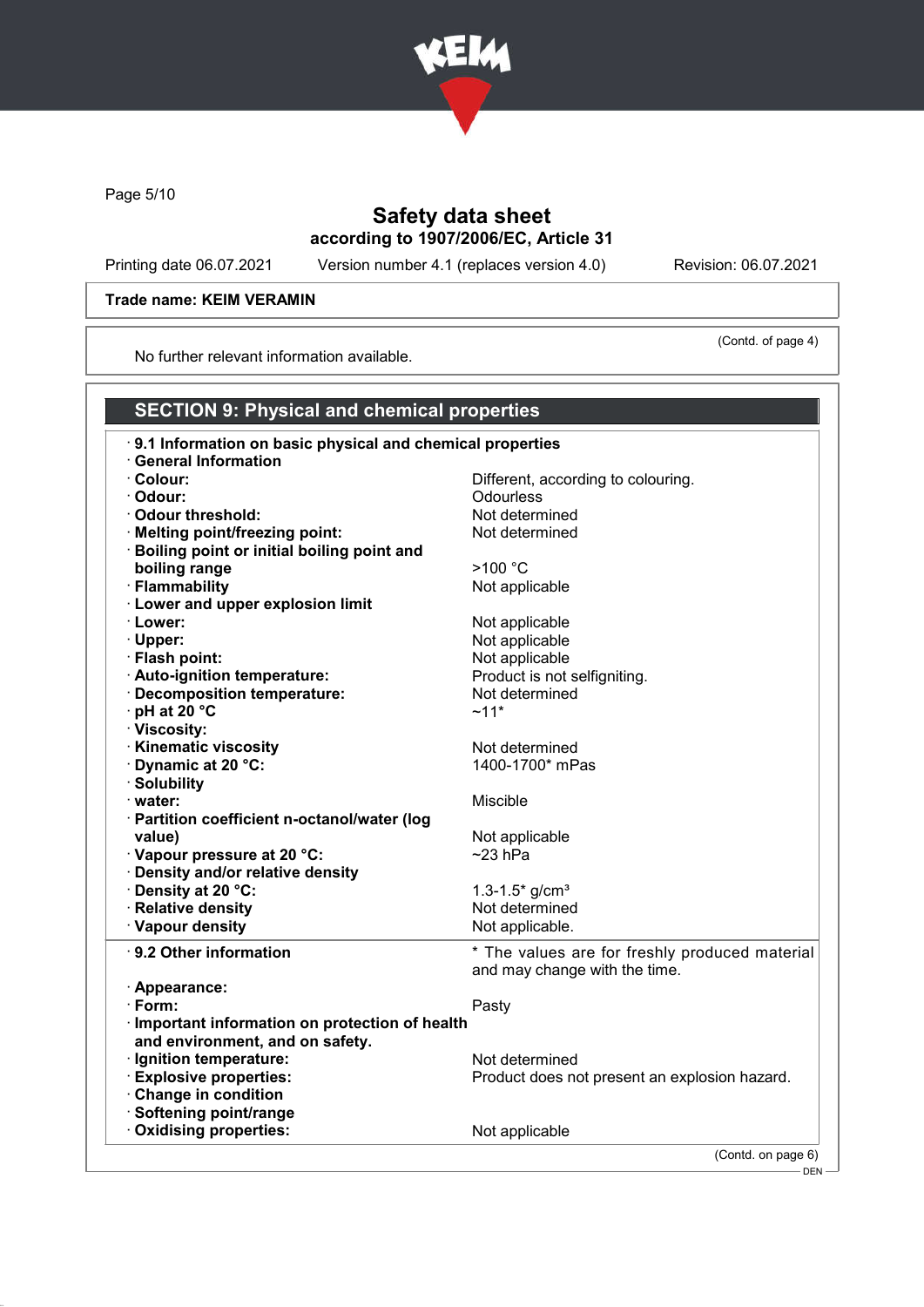

Page 6/10

# Safety data sheet according to 1907/2006/EC, Article 31

Printing date 06.07.2021 Version number 4.1 (replaces version 4.0) Revision: 06.07.2021

### Trade name: KEIM VERAMIN

|                                                                                 |                 | (Contd. of page 5) |
|---------------------------------------------------------------------------------|-----------------|--------------------|
| $\cdot$ Evaporation rate                                                        | Not applicable. |                    |
| Information with regard to physical hazard<br>classes                           |                 |                    |
| · Explosives                                                                    | Void            |                    |
| · Flammable gases                                                               | Void            |                    |
| · Aerosols                                                                      | Void            |                    |
| Oxidising gases                                                                 | Void            |                    |
| · Gases under pressure                                                          | Void            |                    |
| · Flammable liquids                                                             | Void            |                    |
| · Flammable solids                                                              | Void            |                    |
| $\cdot$ Self-reactive substances and mixtures                                   | Void            |                    |
| · Pyrophoric liquids                                                            | Void            |                    |
| · Pyrophoric solids                                                             | Void            |                    |
| · Self-heating substances and mixtures<br>· Substances and mixtures, which emit | Void            |                    |
| flammable gases in contact with water                                           | Void            |                    |
| <b>Oxidising liquids</b>                                                        | Void            |                    |
| Oxidising solids                                                                | Void            |                    |
| Organic peroxides                                                               | Void            |                    |
| Corrosive to metals                                                             | Void            |                    |
| $\cdot$ Desensitised explosives                                                 | Void            |                    |

# SECTION 10: Stability and reactivity

· 10.1 Reactivity No further relevant information available.

- · 10.2 Chemical stability Stable under normal conditions of storage and use.
- · Thermal decomposition / conditions to be avoided:
- No decomposition if used according to specifications.
- · 10.3 Possibility of hazardous reactions No dangerous reactions known.
- · 10.4 Conditions to avoid No further relevant information available.
- · 10.5 Incompatible materials: Acids
- · 10.6 Hazardous decomposition products:

No hazardous decomposition products if stored and handled as prescribed.

# **SECTION 11: Toxicological information**

· 11.1 Information on hazard classes as defined in Regulation (EC) No 1272/2008

· Acute toxicity Based on available data, the classification criteria are not met.

## · LD/LC50 values relevant for classification:

13463-67-7 titanium dioxide [in powder form containing 1 % or more of particles with aerodynamic diameter ≤ 10 μm]

| $\mathbf{A}$ $\mathbf{F}$ $\mathbf{F}$ $\mathbf{F}$ $\mathbf{F}$ $\mathbf{F}$ | $\sqrt{2}$ 0.000 $\frac{1}{2}$ $\frac{1}{2}$ $\frac{1}{2}$ $\frac{1}{2}$ $\frac{1}{2}$ $\frac{1}{2}$ $\frac{1}{2}$ $\frac{1}{2}$ $\frac{1}{2}$ $\frac{1}{2}$ $\frac{1}{2}$ $\frac{1}{2}$ $\frac{1}{2}$ $\frac{1}{2}$ $\frac{1}{2}$ $\frac{1}{2}$ $\frac{1}{2}$ $\frac{1}{2}$ $\frac{1}{2}$ $\frac{1}{2}$ $\frac{1}{2$ |
|-------------------------------------------------------------------------------|-----------------------------------------------------------------------------------------------------------------------------------------------------------------------------------------------------------------------------------------------------------------------------------------------------------------------|
| Inhalative $ ATE \text{ mix } (4h)   > 5 \text{ mg/l } (inhalation)$          |                                                                                                                                                                                                                                                                                                                       |

 $|ATE$  mix  $| > 2,000$  mg/kg (dermal)

(Contd. on page 7)

 $-$  DEN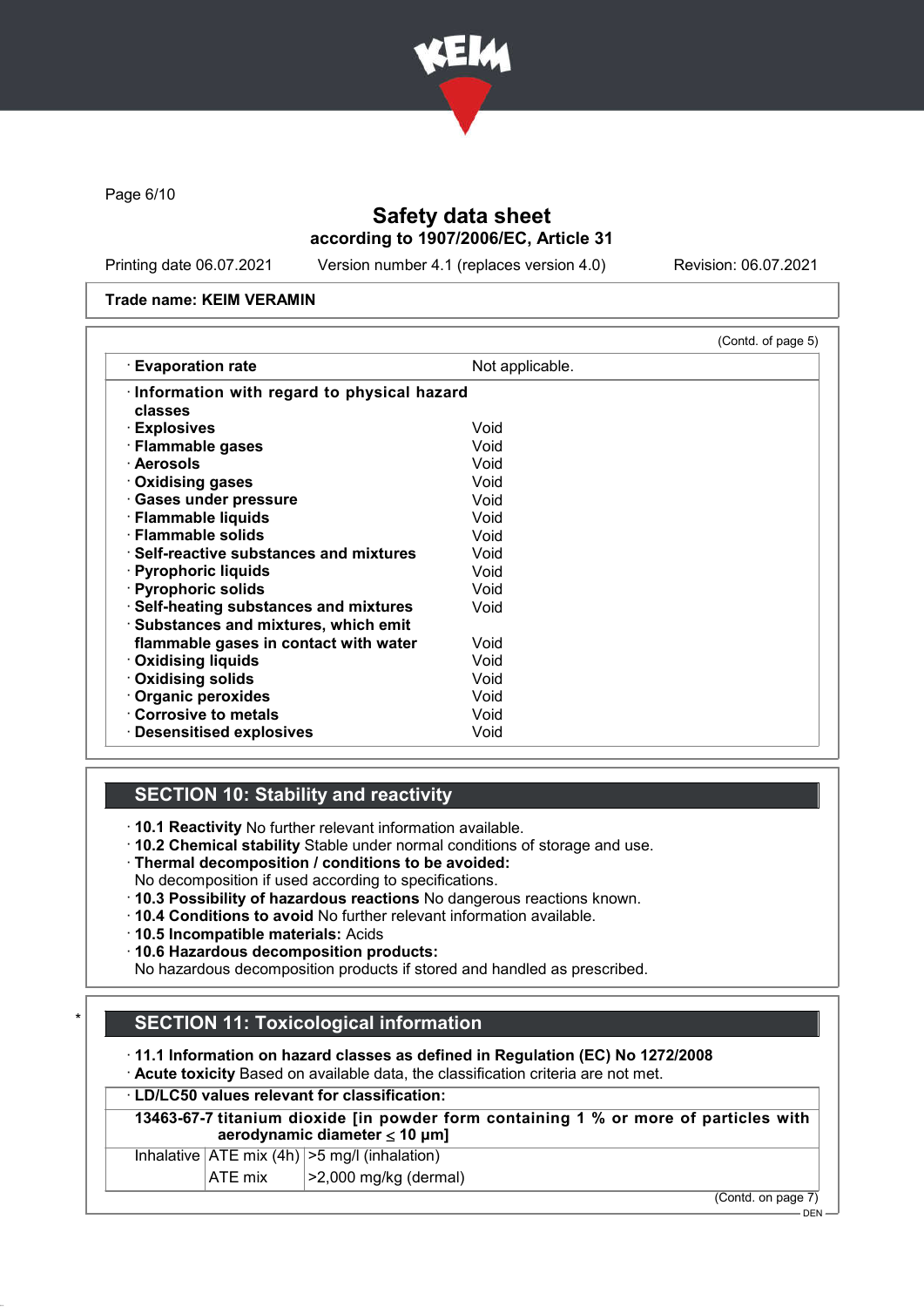

Page 7/10

# Safety data sheet according to 1907/2006/EC, Article 31

Printing date 06.07.2021 Version number 4.1 (replaces version 4.0) Revision: 06.07.2021

## Trade name: KEIM VERAMIN

|                                 | (Contd. of page 6)<br>>2,000 mg/kg (orally)                                                                                                        |
|---------------------------------|----------------------------------------------------------------------------------------------------------------------------------------------------|
| <b>NOAEL</b>                    |                                                                                                                                                    |
|                                 | 3,500 mg/kg /Oral (rat) (90d)                                                                                                                      |
|                                 | · Skin corrosion/irritation Frequent persistent contact with the skin may cause skin irritation.                                                   |
| · Serious eye damage/irritation |                                                                                                                                                    |
|                                 | In case of longer exposure, slightly irritating effect to the eyes is possible.                                                                    |
|                                 | during inhalation: Irritant effect possible.                                                                                                       |
|                                 | during swallowing: Irritant effect possible<br>Respiratory or skin sensitisation Based on available data, the classification criteria are not met. |
|                                 | · Germ cell mutagenicity Based on available data, the classification criteria are not met.                                                         |
|                                 | · Carcinogenicity Based on available data, the classification criteria are not met.                                                                |
|                                 |                                                                                                                                                    |
|                                 |                                                                                                                                                    |
|                                 | · Reproductive toxicity Based on available data, the classification criteria are not met.                                                          |
|                                 | STOT-single exposure Based on available data, the classification criteria are not met.                                                             |
|                                 | STOT-repeated exposure Based on available data, the classification criteria are not met.                                                           |
|                                 | · Aspiration hazard Based on available data, the classification criteria are not met.                                                              |
|                                 | Other information (about experimental toxicology):<br>Experimental analysis are not available.                                                     |
|                                 |                                                                                                                                                    |
| the individual components.      |                                                                                                                                                    |
| · Subacute to chronic toxicity: |                                                                                                                                                    |
| · Repeated dose toxicity        | The product was not tested. The statements on toxicology have been derived from the properties of                                                  |
|                                 |                                                                                                                                                    |
|                                 | aerodynamic diameter $\leq 10$ µm]<br>Inhalative   NOAEC   10 mg/m <sup>3</sup> (rat) (90d)                                                        |
|                                 |                                                                                                                                                    |
|                                 | . CMR effects (carcinogenity, mutagenicity and toxicity for reproduction) Not applicable<br>$\cdot$ 11.2 Information on other hazards              |
|                                 | 13463-67-7 titanium dioxide [in powder form containing 1 % or more of particles with<br><b>Endocrine disrupting properties</b>                     |

# **SECTION 12: Ecological information**

· 12.1 Toxicity

| · Aquatic toxicity:<br>13463-67-7 titanium dioxide [in powder form containing 1 % or more of particles with<br>aerodynamic diameter $\leq 10$ µm] |                                                                                                                                                                |
|---------------------------------------------------------------------------------------------------------------------------------------------------|----------------------------------------------------------------------------------------------------------------------------------------------------------------|
|                                                                                                                                                   | NOEC 2100,000 mg/kg (sediment fresh water)                                                                                                                     |
| EC50                                                                                                                                              | >100 mg/kg (freshwater alga) (OECD 201)                                                                                                                        |
| EC 50 $\vert$                                                                                                                                     | >10,000 mg/l (algae) (ISO 10253)                                                                                                                               |
| LC 50                                                                                                                                             | >10,000 mg/l (marine fish) (OECD 203)                                                                                                                          |
|                                                                                                                                                   | >1,000 mg/l (freshwater fish) (EPA-540/9-85-006)                                                                                                               |
|                                                                                                                                                   | >1,000 mg/l (daphnia) (OECD 202)                                                                                                                               |
|                                                                                                                                                   | . 12.2 Persistence and degradability No further relevant information available.<br>. 12.3 Bioaccumulative potential No further relevant information available. |

(Contd. on page 8)

 $-$  DEN -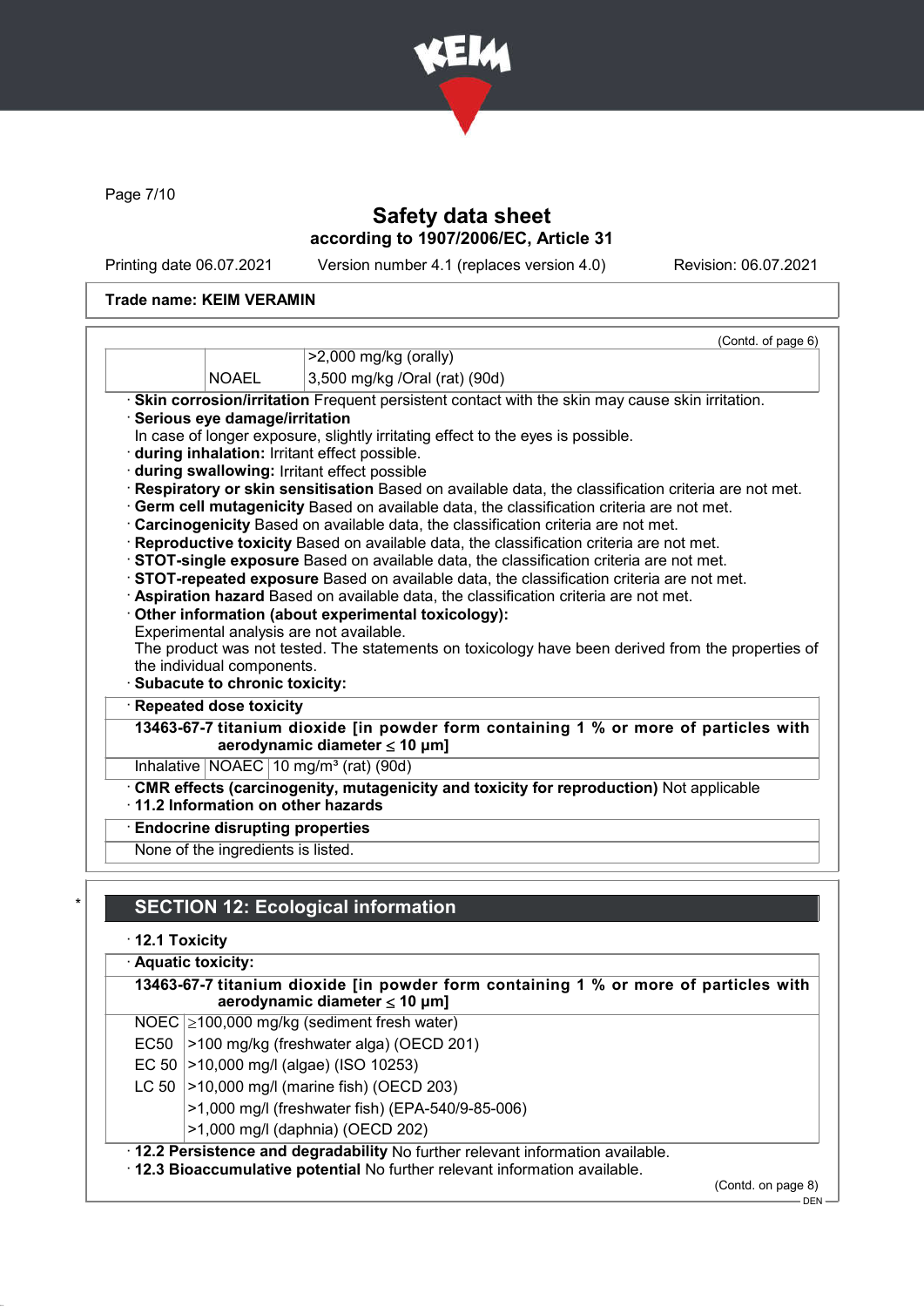

Page 8/10

# Safety data sheet according to 1907/2006/EC, Article 31

Printing date 06.07.2021 Version number 4.1 (replaces version 4.0) Revision: 06.07.2021

### Trade name: KEIM VERAMIN

| (Contd. of page 7)                                                                                 |
|----------------------------------------------------------------------------------------------------|
| . 12.4 Mobility in soil No further relevant information available.                                 |
| 12.5 Results of PBT and vPvB assessment                                                            |
| · PBT: Not applicable                                                                              |
| · vPvB: Not applicable                                                                             |
| · 12.6 Endocrine disrupting properties                                                             |
| The product does not contain substances with endocrine disrupting properties.                      |
| 12.7 Other adverse effects                                                                         |
| · Additional ecological information:                                                               |
| · AOX-indication:                                                                                  |
| Due to the substance of content which do not include organic jointed halogens, the product can not |
| take influence on the AOX-load of the waste water.                                                 |
| According to the formulation contains the following heavy metals and compounds from the            |
| EU guideline NO. 2006/11/EC:                                                                       |
| The product contains TiO2.                                                                         |
| · General notes:                                                                                   |
| At present there are no ecotoxicological assessments.                                              |
| The statements on ecotoxicology have been derived from the properties of the individual            |
| components.                                                                                        |
| Do not allow product to reach ground water, water course or sewage system.                         |
| Water hazard class 1 (German Regulation) (Self-assessment): slightly hazardous for water           |
|                                                                                                    |
|                                                                                                    |
| <b>SECTION 13: Disposal considerations</b>                                                         |
| $\cdot$ 13.1 Waste treatment methods                                                               |
| $\cdot$ Recommendation                                                                             |
|                                                                                                    |
| Disposal must be made according to official regulations.                                           |

Must not be disposed with household garbage. Do not allow product to reach sewage system.

· European waste catalogue

08 01 12 waste paint and varnish other than those mentioned in 08 01 11

· Uncleaned packaging:

· Recommendation: Disposal must be made according to official regulations.

· Recommended cleansing agents: Water, if necessary with cleansing agents.

| <b>SECTION 14: Transport information</b>          |      |                    |
|---------------------------------------------------|------|--------------------|
| 14.1 UN number or ID number<br>· ADR, IMDG, IATA  | Void |                    |
| 14.2 UN proper shipping name<br>· ADR, IMDG, IATA | Void |                    |
| 14.3 Transport hazard class(es)                   |      |                    |
| · ADR, IMDG, IATA<br>· Class                      | Void |                    |
|                                                   |      | (Contd. on page 9) |
|                                                   |      | $DEN -$            |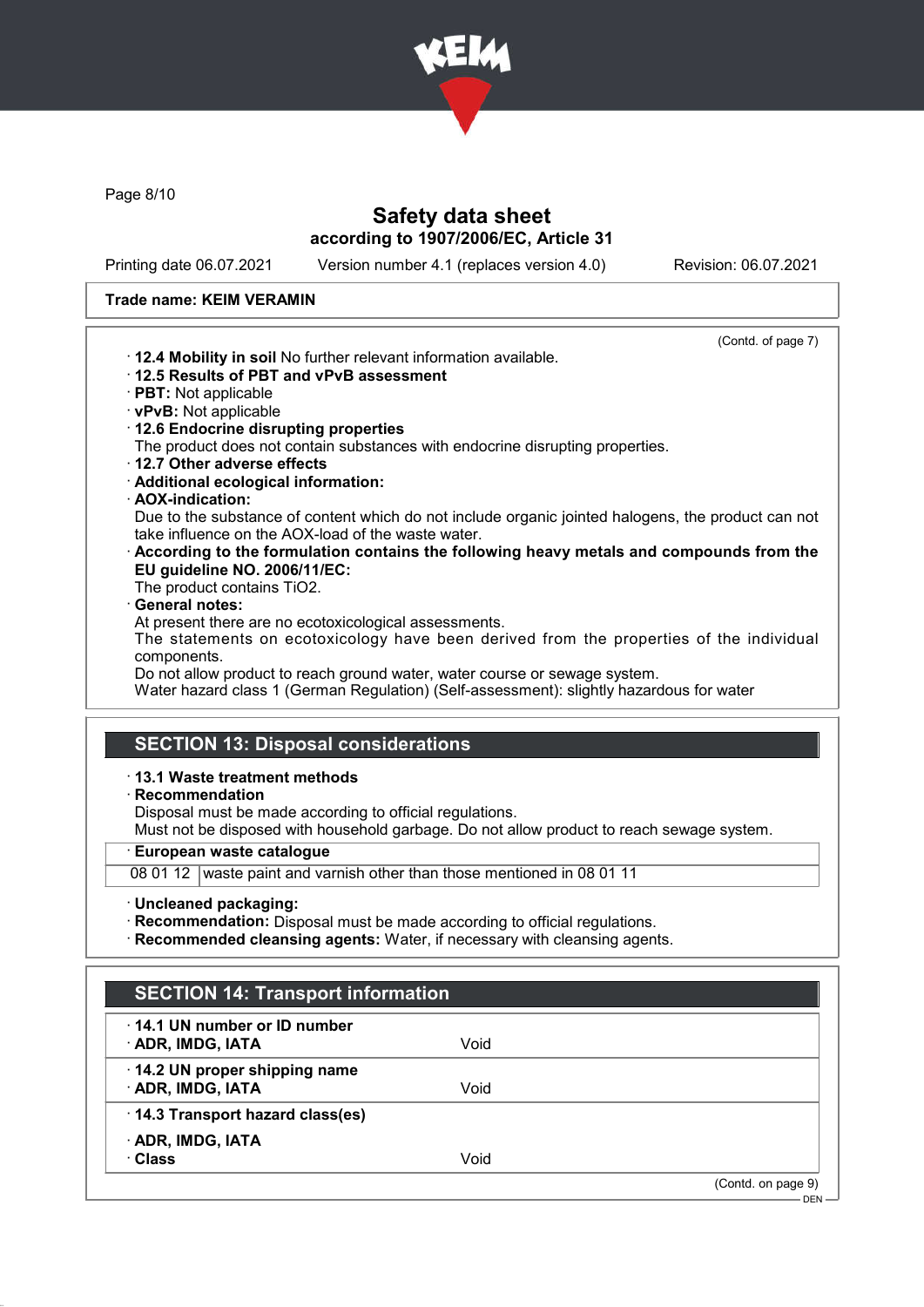

Page 9/10

# Safety data sheet according to 1907/2006/EC, Article 31

Printing date 06.07.2021 Version number 4.1 (replaces version 4.0) Revision: 06.07.2021

### Trade name: KEIM VERAMIN

|                                                                        | (Contd. of page 8)                                            |
|------------------------------------------------------------------------|---------------------------------------------------------------|
| 14.4 Packing group<br>· ADR, IMDG, IATA                                | Void                                                          |
| ⋅14.5 Environmental hazards:<br>· Marine pollutant:                    | No.                                                           |
| 14.6 Special precautions for user                                      | Not applicable                                                |
| 14.7 Maritime transport in bulk according to<br><b>IMO instruments</b> | Not applicable                                                |
| · Transport/Additional information:                                    | No dangerous good in sense of these transport<br>regulations. |
| · UN "Model Regulation":                                               | Void                                                          |

## **SECTION 15: Regulatory information**

- · 15.1 Safety, health and environmental regulations/legislation specific for the substance or mixture
- · Labelling according to Regulation (EC) No 1272/2008

For information on labelling please refer to section 2 of this document.

- · Directive 2012/18/EU
- · Named dangerous substances ANNEX I None of the ingredients is listed.

· LIST OF SUBSTANCES SUBJECT TO AUTHORISATION (ANNEX XIV)

- None of the ingredients is listed.
- DIRECTIVE 2011/65/EU on the restriction of the use of certain hazardous substances in electrical and electronic equipment – Annex II
- None of the ingredients is listed.
- · REGULATION (EU) 2019/1148
- Annex I RESTRICTED EXPLOSIVES PRECURSORS (Upper limit value for the purpose of licensing under Article 5(3))
- None of the ingredients is listed.
	- Annex II REPORTABLE EXPLOSIVES PRECURSORS
- None of the ingredients is listed.

## · National regulations:

- · Waterhazard class: Water hazard class 1 (Self-assessment): slightly hazardous for water.
- · Other regulations, limitations and prohibitive regulations
- · Substances of very high concern (SVHC) according to REACH, Article 57 Not applicable
- · Product-Code/Giscode: BSW10
- · 15.2 Chemical safety assessment: A Chemical Safety Assessment has not been carried out.

DEN